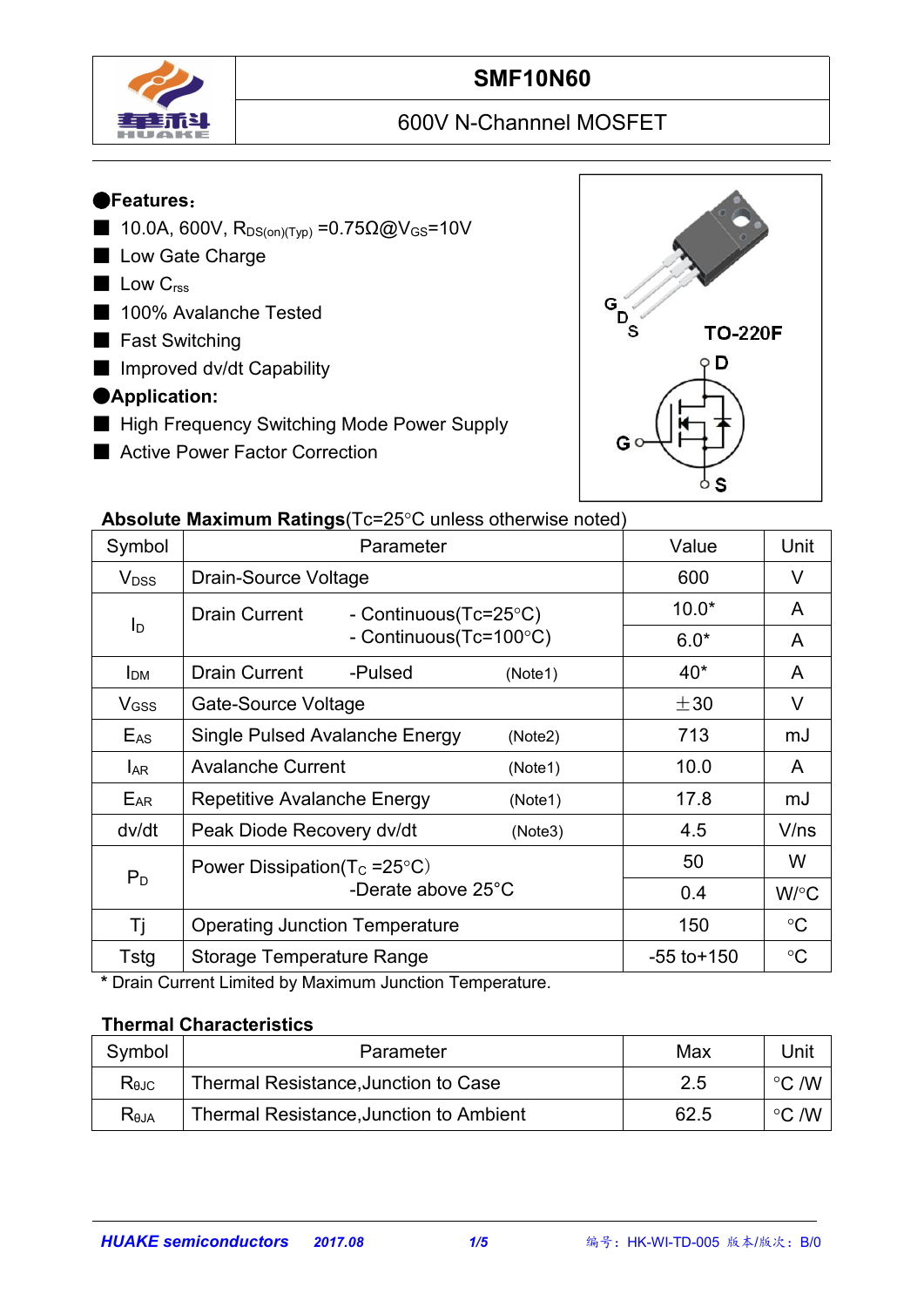

#### **Electrical Characteristics**(Tc=25°C unless otherwise noted)

| Symbol                                            | Parameter                                                     | <b>Test Conditons</b>                                                 | Min   | Typ  | Max    | Unit    |  |
|---------------------------------------------------|---------------------------------------------------------------|-----------------------------------------------------------------------|-------|------|--------|---------|--|
| <b>Off Characteristics</b>                        |                                                               |                                                                       |       |      |        |         |  |
| <b>BV</b> <sub>DSS</sub>                          | Drain-source Breakdown Voltage                                | $V_{GS}$ =0V, l <sub>D</sub> =250µA                                   | 600   |      |        | V       |  |
| $\triangle$ BV <sub>DSS</sub><br>$1\triangle T_J$ | Breakdown Voltage Temperature<br>Coefficient                  | $ID=250µA$<br>(Referenced to 25°C)                                    | $- -$ | 0.7  |        | V/C     |  |
|                                                   | Zero Gate Voltage Drain Current                               | $V_{DS} = 600V$ , $V_{GS} = 0V$                                       | --    | $-$  | 1      | μA      |  |
| <b>I</b> <sub>DSS</sub>                           |                                                               | $V_{DS} = 480V$ , Tc=125°C                                            | --    | --   | 10     | μA      |  |
| <b>I</b> GSSF                                     | Gate-Body Leakage Current, Forward                            | $V_{GS}$ =+30V, $V_{DS}$ =0V                                          | --    | --   | 100    | nA      |  |
| <b>I</b> GSSR                                     | Gate-Body Leakage Current, Reverse                            | $V_{GS} = -30V$ , $V_{DS} = 0V$                                       | --    | --   | $-100$ | nA      |  |
| <b>On Characteristics</b>                         |                                                               |                                                                       |       |      |        |         |  |
| $V_{GS(th)}$                                      | <b>Gate Threshold Voltage</b>                                 | $V_{DS} = V_{GS}$ , $I_D = 250 \mu A$                                 | 2.0   |      | 4.0    | $\vee$  |  |
| $R_{DS(on)}$                                      | Static Drain-Source On-Resistance                             | $V_{GS}$ =10 V, $I_D$ =5.0A                                           | $- -$ | 0.75 | 0.95   | Ω       |  |
| <b>gFS</b>                                        | Forward Transconductance                                      | $V_{DS} = 40 V$ , $I_D = 5.0 A$<br>(Note4)                            | $-$   | 6.2  |        | S       |  |
|                                                   | <b>Dynamic Characteristics</b>                                |                                                                       |       |      |        |         |  |
| $C$ <sub>iss</sub>                                | Input Capacitance                                             |                                                                       | --    | 1132 |        | рF      |  |
| C <sub>oss</sub>                                  | <b>Output Capacitance</b>                                     | $V_{DS} = 25V$ , $V_{GS} = 0V$ ,<br>$f=1.0$ MHz                       | --    | 135  | --     | рF      |  |
| C <sub>rss</sub>                                  | Reverse Transfer Capacitance                                  |                                                                       | --    | 20   |        | pF      |  |
|                                                   | <b>Switching Characteristics</b>                              |                                                                       |       |      |        |         |  |
| $t_{d(on)}$                                       | Turn-On Delay Time                                            |                                                                       | --    | 33   |        | ns      |  |
| $t_{r}$                                           | Turn-On Rise Time                                             | $V_{DD}$ = 300 V, $I_D$ = 10 A,                                       |       | 60   |        | ns      |  |
| $t_{d(\text{off})}$                               | Turn-Off Delay Time                                           | $R_G = 25 \Omega$<br>(Note4,5)                                        | --    | 59   | --     | ns      |  |
| $t_{\rm f}$                                       | <b>Turn-Off Fall Time</b>                                     |                                                                       | --    | 39   |        | ns      |  |
| $Q_{g}$                                           | <b>Total Gate Charge</b>                                      |                                                                       | --    | 19.4 | --     | nC      |  |
| $Q_{gs}$                                          | Gate-Source Charge                                            | $V_{DS}$ = 480 V, I <sub>D</sub> = 10 A,<br>$V_{GS} = 10 V$ (Note4,5) | --    | 6.26 | --     | nC      |  |
| $Q_{gd}$                                          | Gate-Drain Charge                                             |                                                                       | --    | 6.55 | $-$    | nC      |  |
|                                                   | <b>Drain-Source Diode Characteristics and Maximum Ratings</b> |                                                                       |       |      |        |         |  |
| $\mathsf{I}_\mathsf{S}$                           | Maximum Continuous Drain-Source Diode Forward Current         |                                                                       | --    | --   | 10     | A       |  |
| $I_{SM}$                                          | Maximum Pulsed Drain-Source Diode Forward Current             |                                                                       | $- -$ | $-$  | 40     | A       |  |
| $V_{SD}$                                          | Drain-Source Diode Forward Voltage                            | $V_{GS} = 0V$ , $I_S = 10.0A$                                         | --    | --   | 1.3    | V       |  |
| $t_{rr}$                                          | Reverse Recovery Time                                         | $V_{GS}$ = 0V, $I_S$ = 10.0A,                                         | $- -$ | 425  | $-$    | ns      |  |
| $Q_{rr}$                                          | Reverse Recovery Charge                                       | d I <sub>F</sub> /dt=100A/µs (Note4)                                  | --    | 4.31 | --     | $\mu$ C |  |

Notes:

1、Repetitive Rating:Pulse Width Limited by Maximum Junction Temperature.

2、L = 14.5mH,  $I_{AS}$  = 10.0A,  $V_{DD}$  = 50V, R<sub>G</sub> = 25 Ω, Starting T<sub>J</sub> = 25 °C.

3、Isp≤10.0A, di/dt≤200A/µs, V<sub>DD</sub>≤BV<sub>DSS,</sub> Starting T<sub>J</sub> = 25°C.

4、Pulse Test : Pulse Width ≤300 µ s, Duty Cycle≤2%.

5、Essentially Independent of Operating Temperature.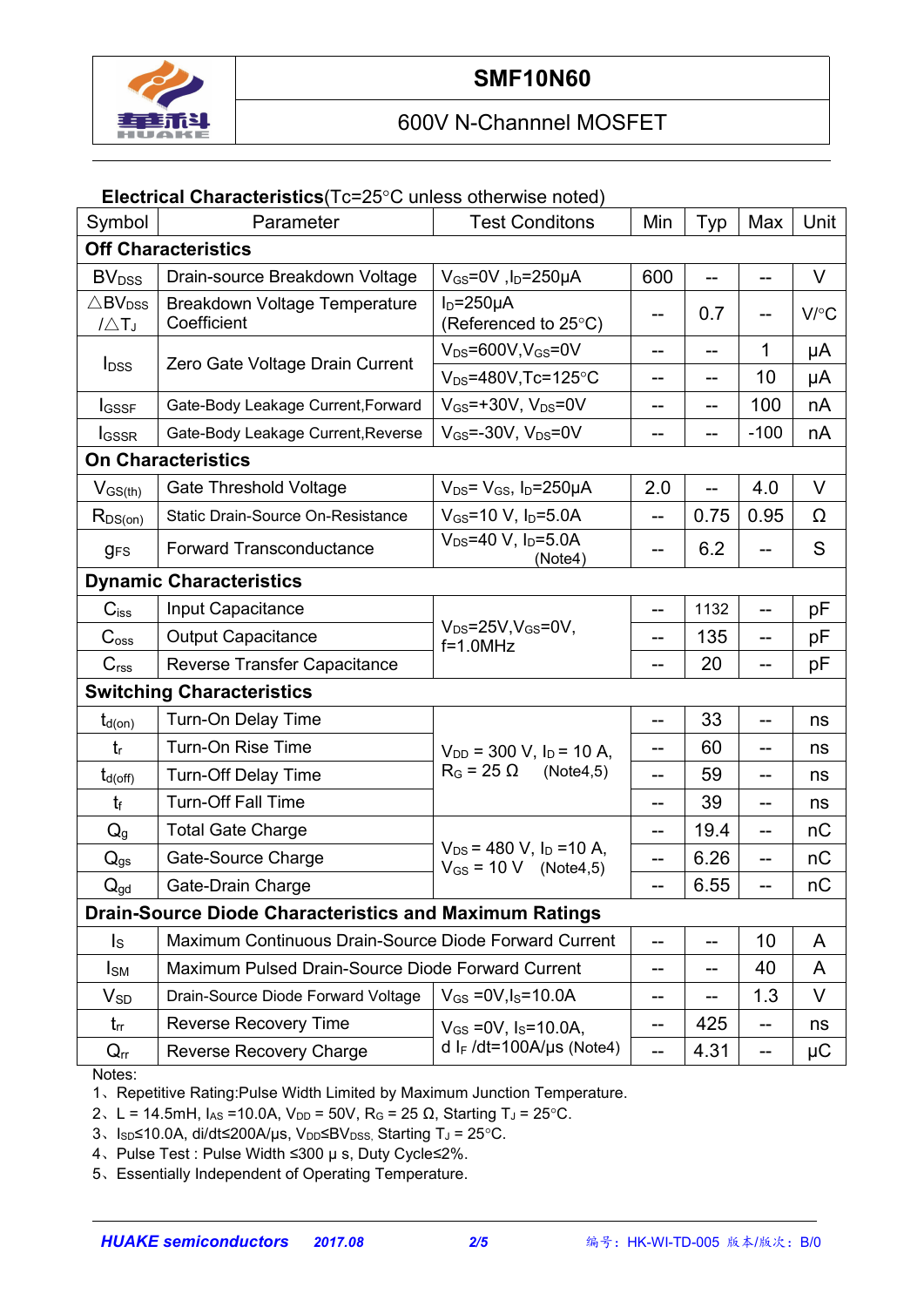

### **On-Regin Characteristics Transfer Characteristics**





**Capacitance Characteristics Gate Charge Characteristics**





**On-Resistance Variation vs. Body Diode Forward Voltage Variation vs.** Source Current and Temperature



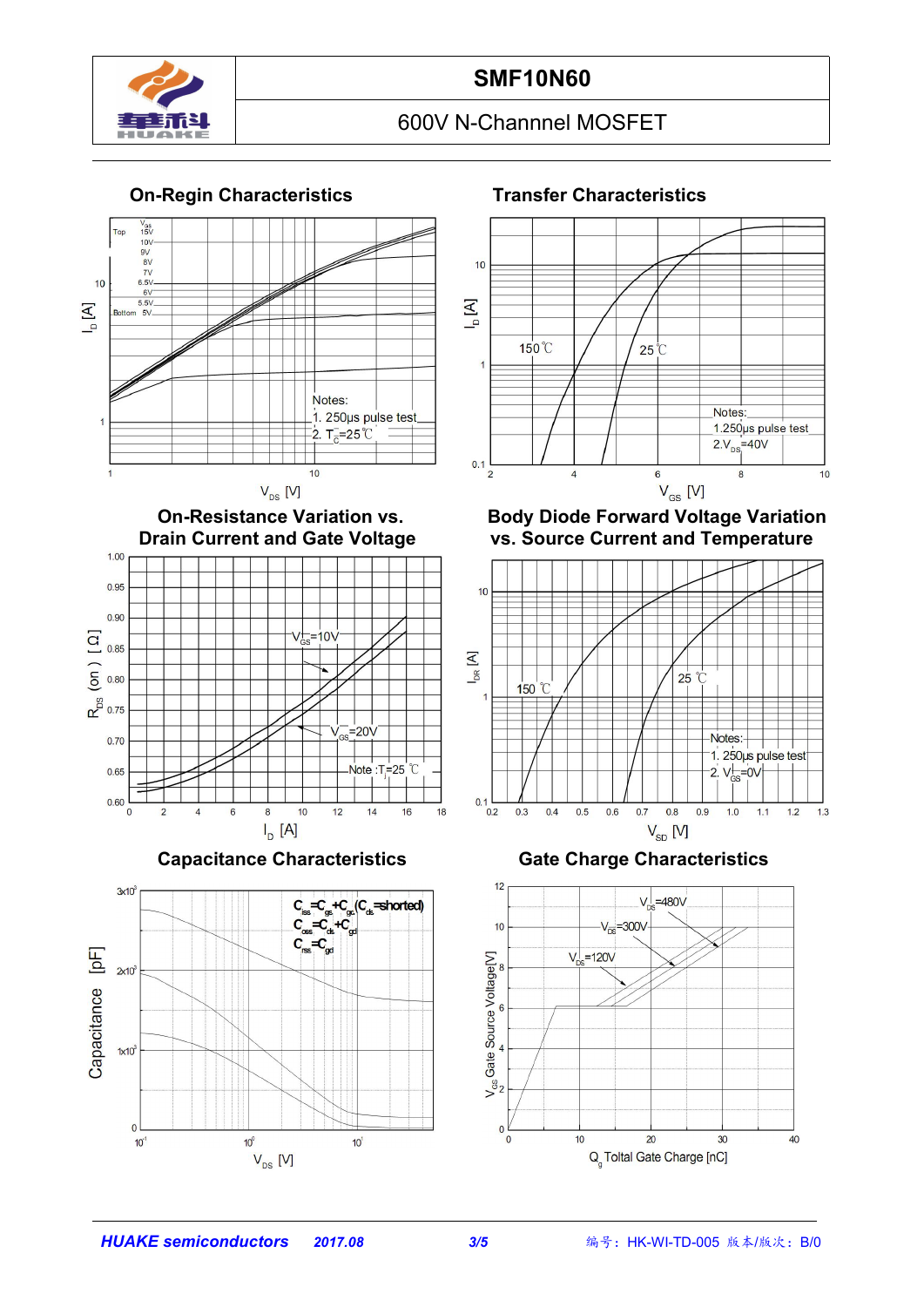